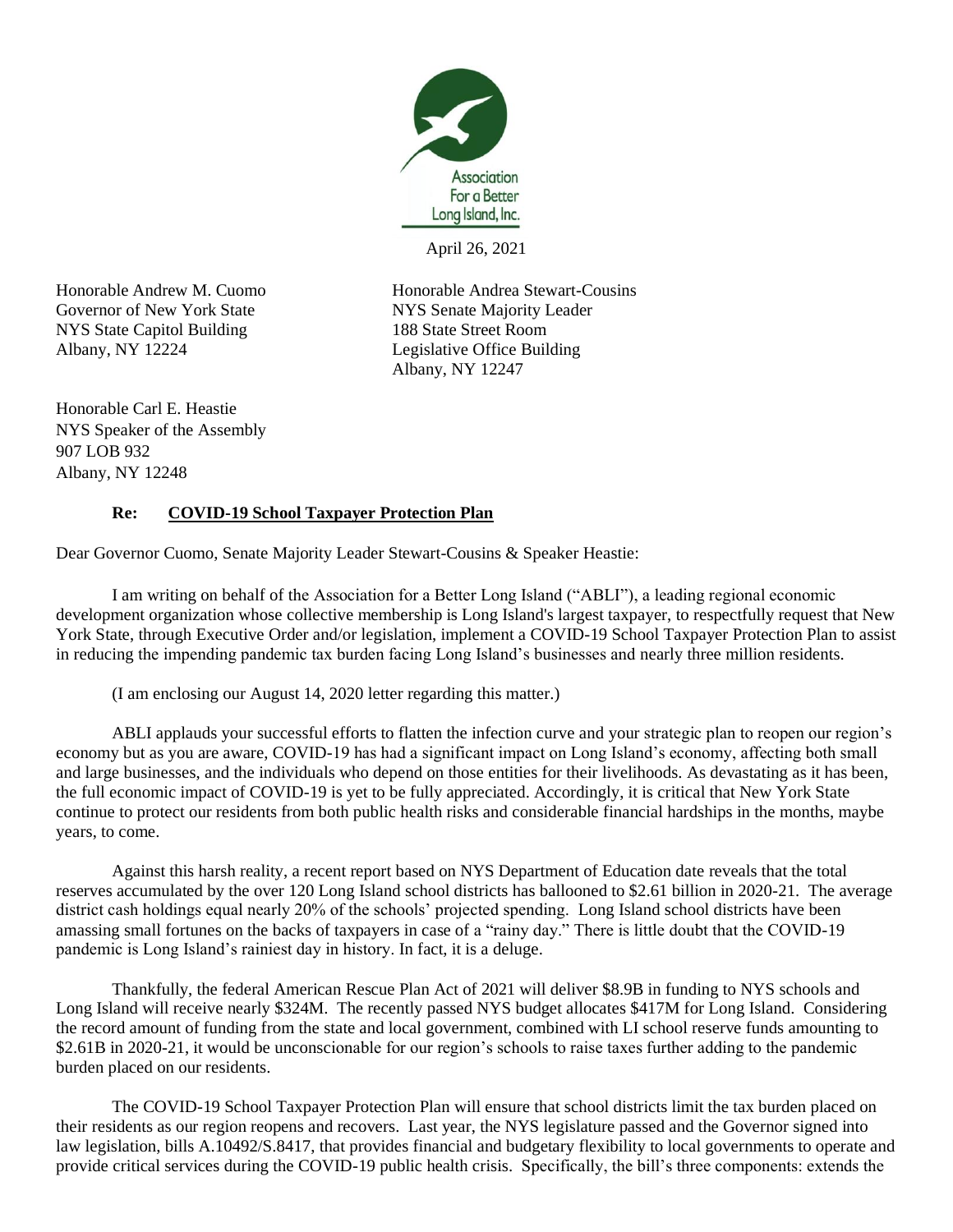"rollover" period for bond anticipation notes issued in calendar years 2015 through 2021; authorizes local governments and school districts to spend or temporarily transfer moneys in reserve funds for COVID-19 pandemic-related expenses; and permits the repayment of inter-fund advances made for COVID-19 pandemic-related expenses by the end of the next succeeding fiscal year or later, rather than the end of the current fiscal year. School districts were relieved of the various restrictions placed on the various categories of reserve funds and this legislation unlocks reserve funds to address budget shortfalls or additional costs as a result of the pandemic. The bill provides additional financial tools to local municipalities to help reduce the tax burden for businesses and homeowners.

**Step Two is to mandate that school districts utilize the newly available financial and budgetary flexibility options provided in NYS A.10492/S.8417, including exhausting now unlocked reserve funds, before raising taxes. Considering the record amount of state and federal assistance school districts are set to receive, in addition to their "rainy day" fund, this directive is essential in protecting Long Island taxpayers.**

These questionable school district reserve funds are set aside without a New York State directive or legislation requiring districts to do so. Without your leadership, businesses and residents, many of whom face economic hardships from the pandemic, will continue to be at the mercy of school districts that remain aloof, indifferent, or unaware of their need to be full partners in our economic recovery through their use of reserve funds and financial tools to offset budgetary shortfalls caused by the pandemic.

**The Association for a Better Long Island respectfully requests that New York State, through Executive Order and/or legislation, put forth the COVID-19 School Taxpayer Protection Plan that mandates schools utilize their reserve funds before raising taxes to help reduce the impending pandemic tax burden facing Long Island's businesses and almost three million residents.**

Sincerely,

Jhst

\_\_\_\_\_\_\_\_\_\_\_\_\_\_\_\_\_\_\_\_\_

Kyle Strober, Executive Director *Association for a Better Long Island*

cc: Hon. Thomas DiNapoli, NYS Comptroller Hon. Liz Krueger, NYS Senator Hon. Fred Thiele, NYS Assemblyman Hon. Todd Kaminsky, NYS Senator Hon. Kevin Thomas, NYS Senator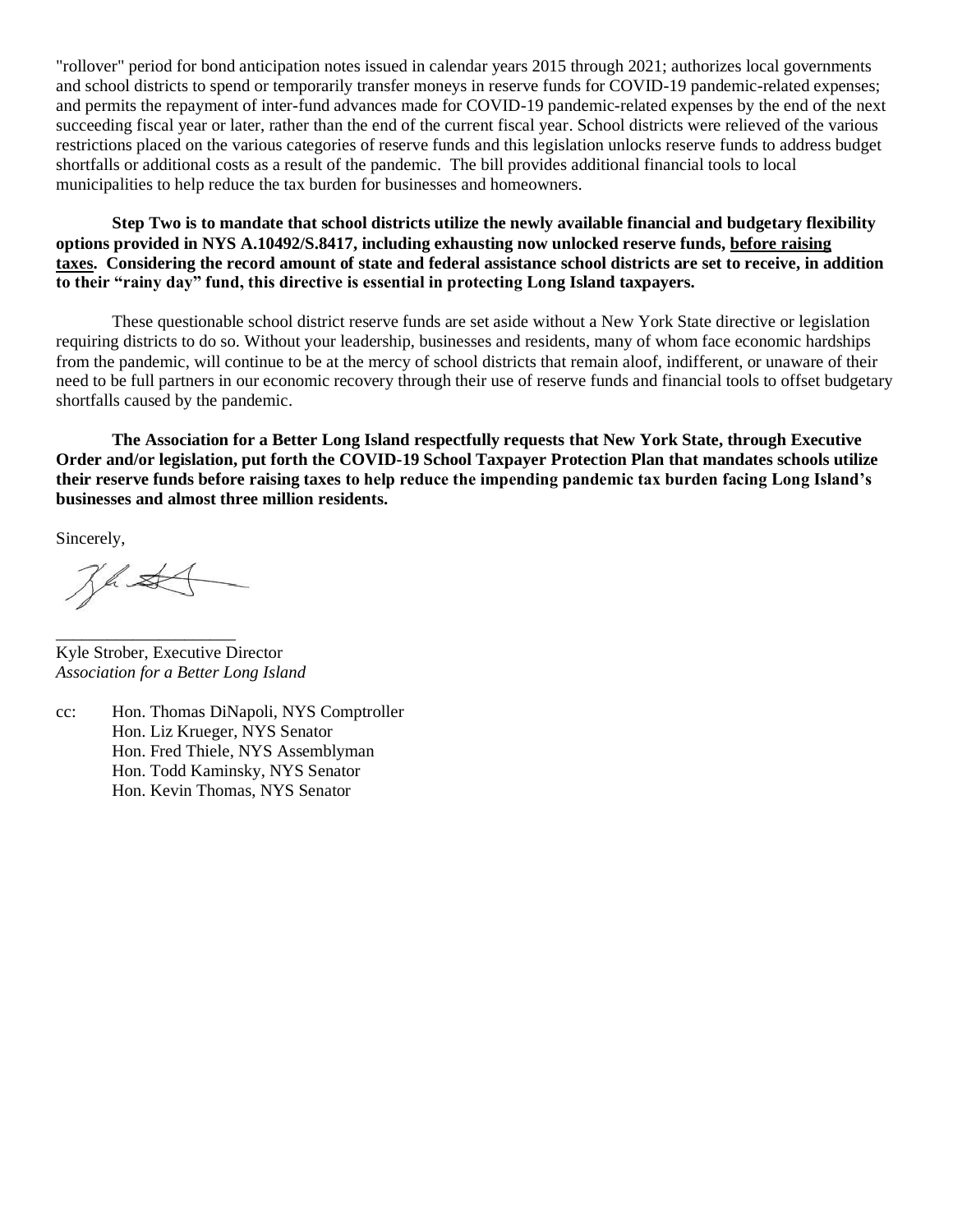

April 26, 2021

Honorable Thomas DiNapoli Office of the State Comptroller 110 State Street Albany, NY 12236

## **Re: COVID-19 School Taxpayer Protection Plan**

Dear Comptroller DiNapoli:

I am writing on behalf of the Association for a Better Long Island ("ABLI"), which as you know, is a leading regional economic development organization whose membership is collectively Long Island's largest taxpayer, to respectfully request New York State audit Long Island school districts to ensure that reserves funds are being successfully utilized to help reduce the impending pandemic tax burden facing Long Island's businesses and almost three million residents.

As your office has reported, COVID-19 has had a significant impact on Long Island's economy, affecting both small and large businesses, and the individuals who depend on those entities for their livelihoods. As devastating as it has been, the full economic impact of COVID-19 is yet to be fully appreciated. Accordingly, it is critical that New York State continue to protect our residents from both public health risks and financial hardships in the months, maybe years, to come.

Against this harsh reality, a recent report based on NYS Department of Education data stated that the total reserves accumulated by the over 120 Long Island school districts has ballooned to \$2.61 billion in 2020- 21. The average district cash holdings equal nearly 20% of the schools' projected spending. Long Island school districts have been amassing small fortunes on the backs of taxpayers in case of a "rainy day." There is little doubt that the COVID-19 pandemic is Long Island's rainiest day in history.

Thankfully, the federal American Rescue Plan Act of 2021 will deliver \$8.9B in funding to NYS schools and Long Island will receive nearly \$324M. The recently passed NYS budget allocates \$417M for Long Island schools. Considering the record amount of funding from the state & local government, combined with LI school reserve funds amounting to \$2.61B in 2020-21, it would be unconscionable for our region's schools to raise taxes further adding to the pandemic burden placed on our residents.

Last year, the NYS legislature passed and the Governor signed into law legislation, bills A.10492/S.8417, that provides financial and budgetary flexibility to local governments to operate and provide critical services during the COVID-19 public health crisis. This legislation was a pillar in your legislative agenda and would not have been passed without your support. Now it is critical that LI schools utilized this financial tool from your legislative agenda to help reduce the tax burden for businesses and homeowners. An audit of LI schools, specifically focused on their utilization of reserve funds during the pandemic, will ensure that school districts are prevented from reaching into taxpayers' wallets at a time when their coffers are bursting.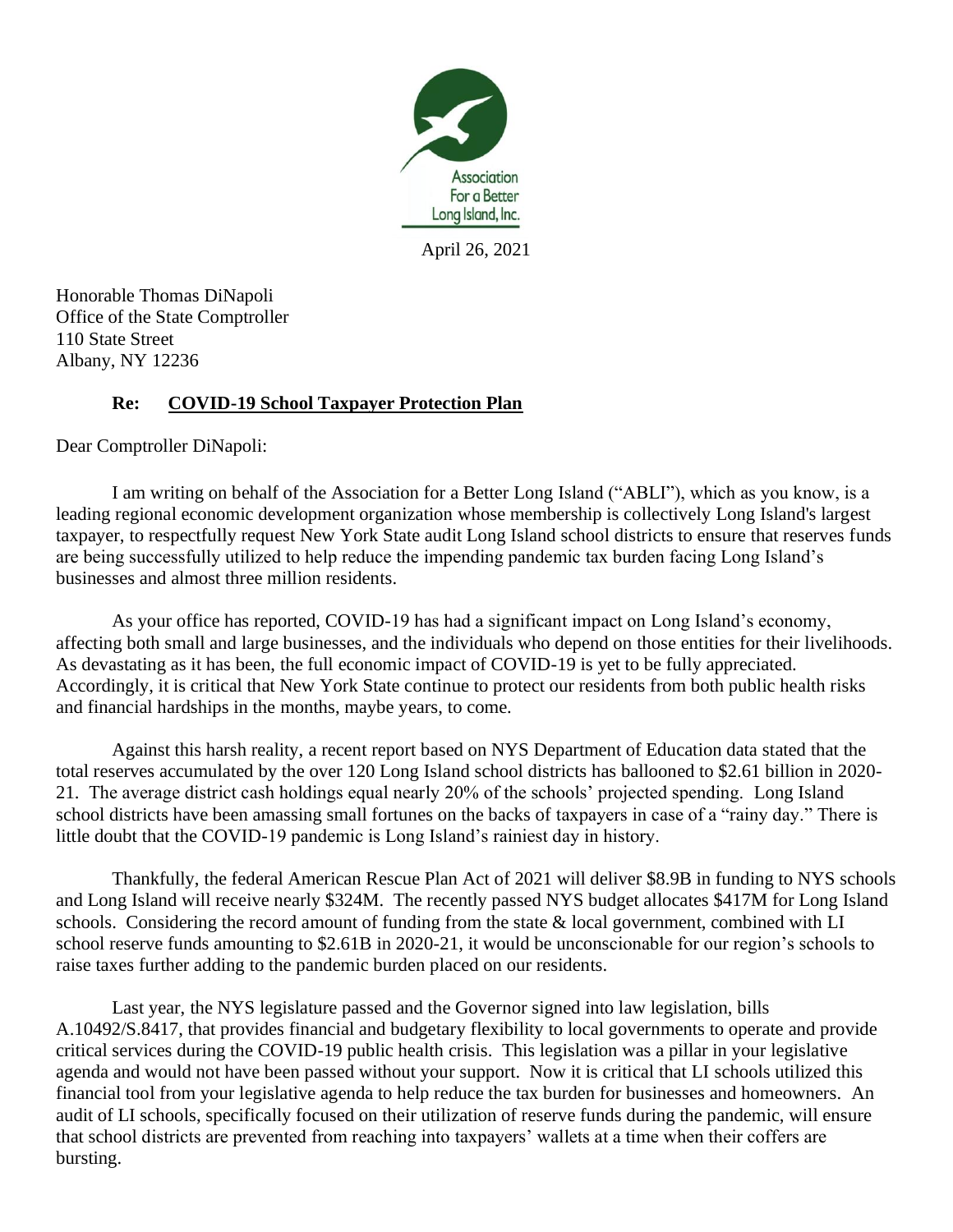**The Association for a Better Long Island respectfully requests that your office conduct an audit of Long Island schools, specifically focused on their utilization of reserve funds during the pandemic, to help reduce the impending pandemic tax burden facing Long Island's businesses and almost three million residents.**

Sincerely,

 $Z^4$ 

\_\_\_\_\_\_\_\_\_\_\_\_\_\_\_\_\_\_\_\_\_

Kyle Strober, Executive Director *Association for a Better Long Island*

cc: Hon. Andrew Cuomo, Governor Hon. Andrea Stewart Cousins, NYS Majority Leader Hon. Carl Heastie, NYS Speaker Hon. Liz Krueger, NYS Senator Hon. Fred Thiele, NYS Assemblyman Hon. Todd Kaminsky, NYS Senator Hon. Kevin Thomas, NYS Senator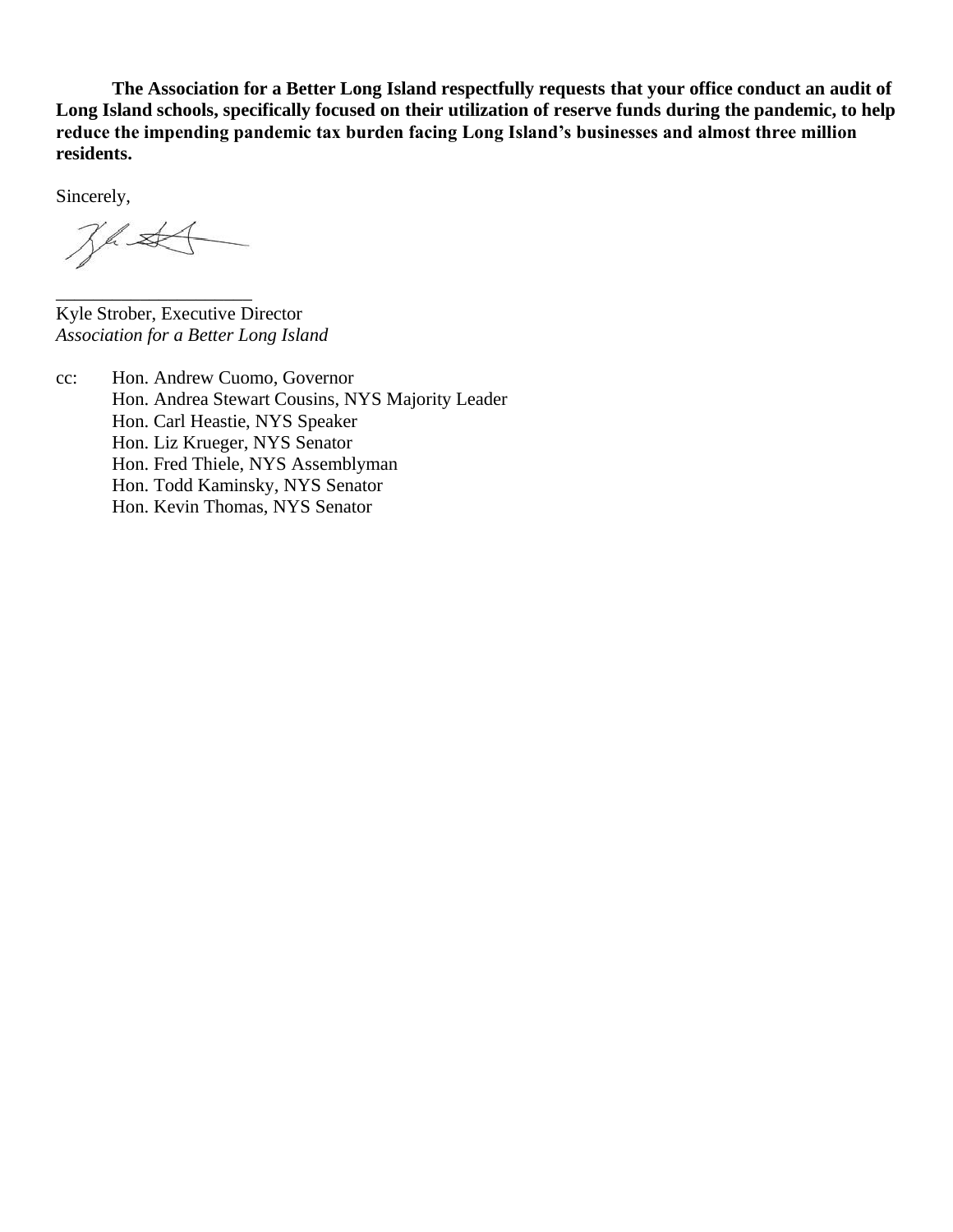

August 14, 2020

NYS State Capitol Building 188 State Street Room Albany, NY 12224 Legislative Office Building

Honorable Andrew M. Cuomo<br>
Honorable Andrea Stewart-Cousins Governor of New York State NYS Senate Majority Leader Albany, NY 12247

Honorable Carl E. Heastie NYS Speaker of the Assembly 907 LOB 932 Albany, NY 12248

## **Re: COVID-19 School Taxpayer Protection Plan**

Dear Governor Cuomo, Senate Majority Leader Stewart-Cousins & Speaker Heastie:

I am writing on behalf of the Association for a Better Long Island ("ABLI"), a leading regional economic development organization whose membership is collectively Long Island's largest taxpayer, to respectfully request that New York State, through Executive Order and/or legislation, put forth the COVID-19 School Taxpayer Protection Plan to help reduce the impending pandemic tax burden facing Long Island's businesses and almost three million residents.

As you are aware, COVID-19 has had a significant impact on Long Island's economy, affecting both small and large businesses, and the individuals who depend on those entities for their livelihoods. ABLI applauds your successful efforts to flatten the infection curve and your strategic plan to reopen our region's economy. As devastating as it has been, the full economic impact of COVID-19 is yet to be fully appreciated. Accordingly, it is critical that New York State continue to protect our residents from both public health risks and financial hardships in the months, maybe years, to come.

Against this harsh reality, a recent report by NYS Comptroller Thomas DiNapoli states that the total reserves accumulated by the over 120 Long Island school districts has ballooned to \$2.61 billion in 2020-21. The average district cash holdings equal nearly 20% of the schools' projected spending. Long Island school districts have been amassing small fortunes on the backs of taxpayers in case of a "rainy day." There is little doubt that the COVID-19 pandemic is Long Island's rainiest day in history.

The COVID-19 School Taxpayer Protection Plan will ensure that school districts limit the tax burden placed on their residents as our region reopens and recovers. Specifically, the plan is a two-step effort:

- Step One: Sign into law NYS A.10492/S.8417
- Step Two: Require school districts to exhaust all reserve funds and finance options, now permitted in A.10492/S.8417, before breaking the 2% property tax cap

ABLI strongly supports and urges the Governor to sign NYS legislation A.10492/S.8417, which provides financial and budgetary flexibility to local governments to operate and provide critical services during the COVID-19 public health crisis. Specifically, the bill's three components: extends the "rollover" period for bond anticipation notes issued in calendar years 2015 through 2021; authorizes local governments and school districts to spend or temporarily transfer